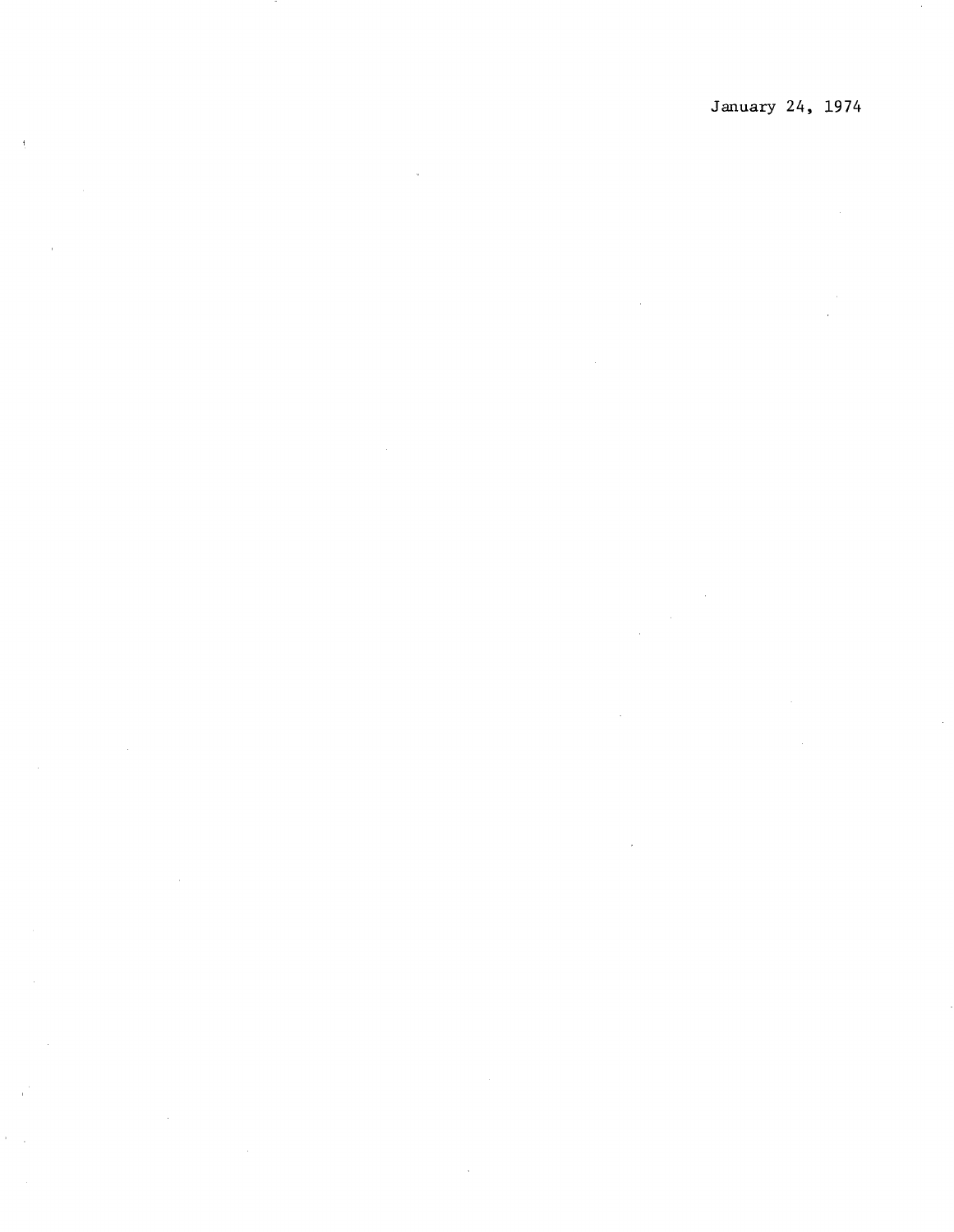THE UNIVERSITY **OF MANITOBA** 

# **Inter-Departmental Correspondence**

DATE January 16, 1974.

FROM **G. Richardson, Secretary to Science Executive Committee.** 

SUBJECT:

The Twentieth Meeting of the Executive Committee of Faculty Council has been called for Thursday, January 24, 1974, at 9:30 a.m. in the Faculty Conference Room, 250 Allen Building.

### Agenda

- Adoption of the minutes of the 19th meeting held October 11, 1973. 1.
- Matters arising therefrom:  $2.$ 
	- (i) Replacement for Dr. D. Burton on Faculty Admission/Selection Committee.

Nomination and election of replacement for Dr. G. Atkinson  $\in$  (ii) on the Faculty Computer Committee.

(iii) Information of costs of Fall Reception.

**Late course** change material, attached for.members information. ..

- 3. CommunicationS.. :
	- (i) Letter-from Secretary of Senate. on the interpretation of the terms of reference of Dean Connor's Review Committee.
- 4. Discussion on the following items of the agenda:
	- Letter from Prof. C. E. Henry regarding "Review of Awarding  $(i)$ of University Gold Medal". (Material attached to agenda of the 19th meeting.)
	- (ii) Report from the Committee on Examinations. (Material attached to agenda of 19th meeting.)

(iii) Continued discussion on the proposed new Honours Regulations.

(iv) Departmental Councils (material attached).

5. Other business.

GR/nlh Enclosure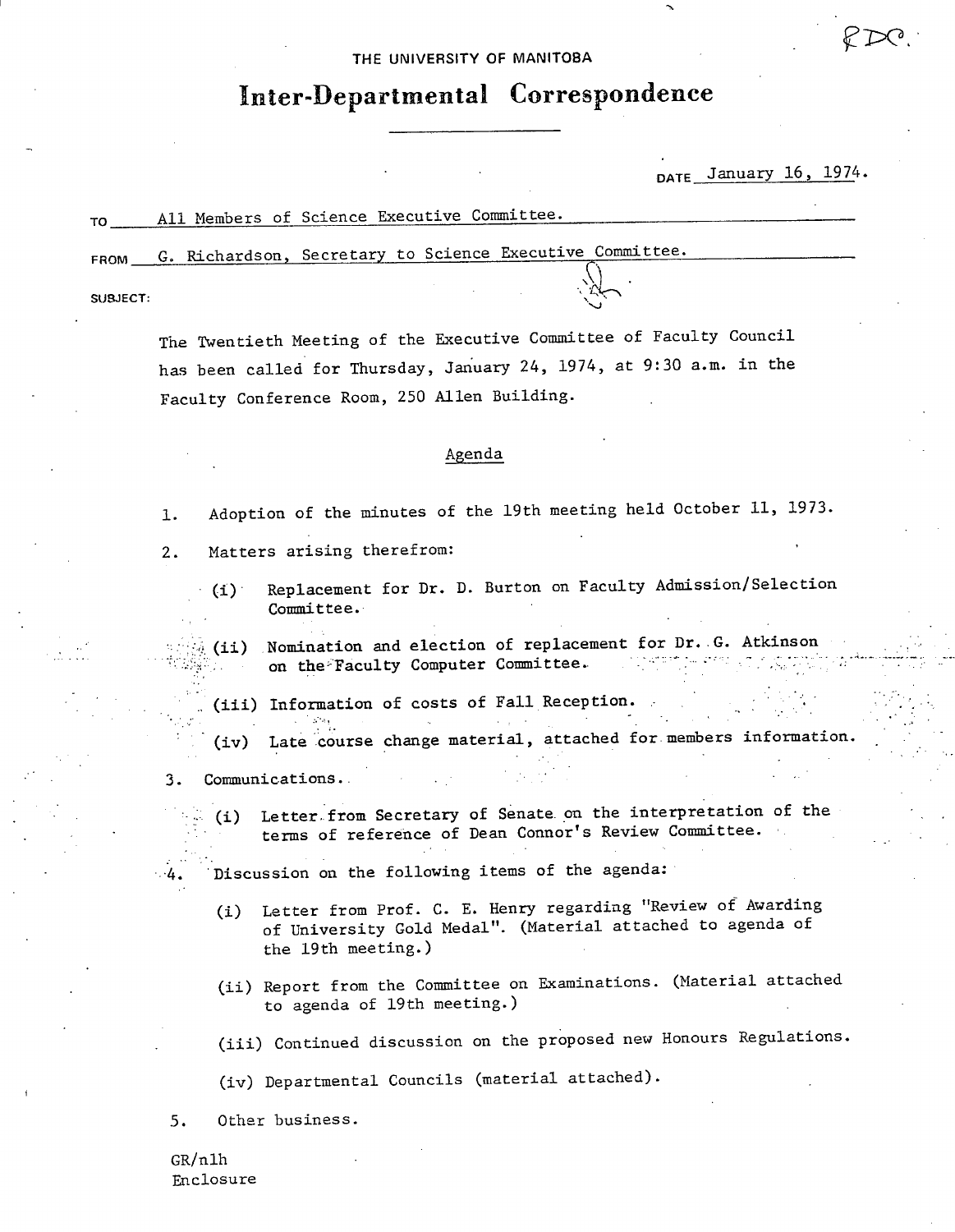The minutes of the twentieth meeting of the Executive Committee of Faculty Council, held on Thursday, January 24, 1974, at 9:30 a.m., in the Faculty Conference Room, 250 Allen Building.

Members Present: Acting Dean P.K. Isaac, Chairman; Professors I. Cooke, N.E.R. Campbell, D. Punter, D.N. Burton, B.R. Henry, B. Macpherson, G.O. Losey, B.K. Kale; G. Richardson, Secretary.

Regrets: Prof. C. Anderson; Mr. G. Steindel.

### Minutes of the nineteenth meeting.

The minutes of the nineteenth meeting of the Executive Committee held on October 11, 1973, were approved. Punter (Macpherson).

### 2. Matters arising therefrom.

(i) Having received prior agreement from Professor Mount, it was moved, Kale (Campbell):

### "that Professor K. Mount replace Dr. D. Burton on the Faculty Admission/Selection Committee".

#### Carried.

 $\ldots$  2  $\ldots$ 

 $(ii)$ It was determined that the replacement for Dr. G. Atkinson on the Faculty Computer Committee should be from either the Department of Mathematics or Statistics. Nominated by Dr. Kale (Macpherson) was Professor B. Johnston from Statistics. It was moved that nominations cease; elected by acclamation was Professor Johnston.

 $(iii)$ Fall Reception As directed by the Executive Committee at its last meeting of October 11th, the Secretary made several enquiries into the costs and availability of banquet rooms, both on and off campus, in which the reception could be held. The off-campus locations, while being relatively available, were very expensive, varying in cost from approximately \$400 to \$1,000. The on-campus location, the Students' Union Multi-Purpose Room, while being reasonable in cost was heavily booked, in fact it was completely booked four months in advance. (Prior to this meeting it was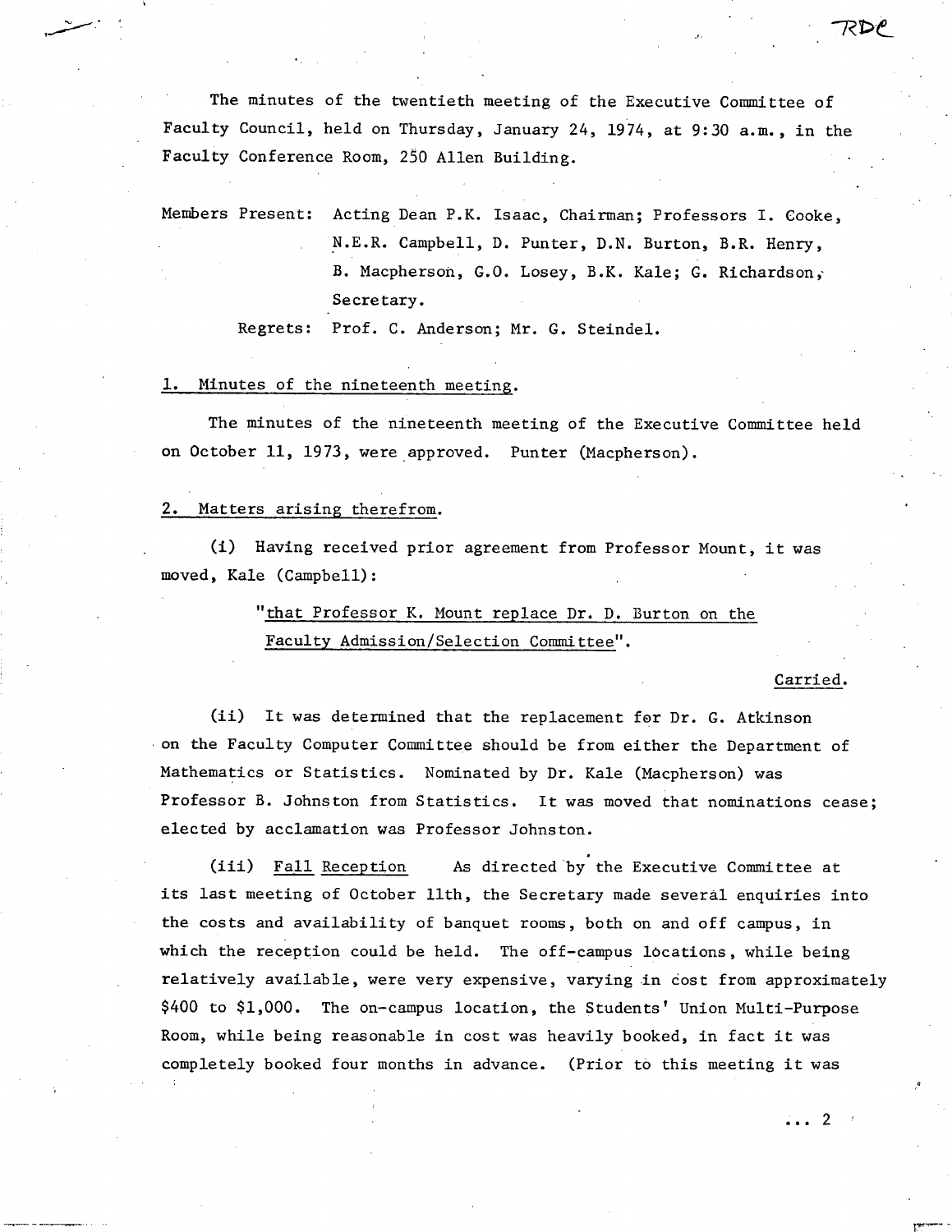learned that for March only the Mondays were available while April had several other days available.)

It was felt that if the reception were held now the original intent of a reception would be lost. The costs involved in holding the reception off campus were more than expected. The extremely heavy bookings of the only room on campus able to hold such a reception meant that organization of a reception for next fall should begin shortly. It was proposed that a small committee including the Secretary, should be set up to consider holding a fall reception of the academic staff of this faculty. Members of the faculty whom the Executive members felt might be interested in participating on this committee were: J. Berry, G. Williams, M. Samoiloff, R. Lyric, and B. Henry. It was agreed that these people would be contacted by the Secretary.

### 3. Communications.

(1) The Chairman read a letter that he had received from the Secretary of Senate regarding the Review Committee of Dr. Connor's Deanship.(Attached) He noted that the decision had come from the Senate Executive Committee and not the Committee on Rules and Procedures as he had originally thought it would.

Concern was expressed at the decision of the Senate Executive Committee and it was suggested that should any of the nominees feel uncomfortable with the decision they could resign from the committee. It was also agreed that the nominees should be made aware of the Senate Executive's decision.

Dr. Kale pointed out that Senate's decision was of a precedent setting nature and as such he would be very interested in knowing their reasons for making it. He noted that there was a distinction between those administrators on term appointment and those on permanent appointment and it was his feeling that the by-law appeared to take into consideration only those on term appointments. He also questioned whether or not certain individuals were being discriminated against by this decision.

Several members wished to know whether or not Faculty Council had to abide by the Executive decision or could council appeal it directly to Senate.

્વ

-2-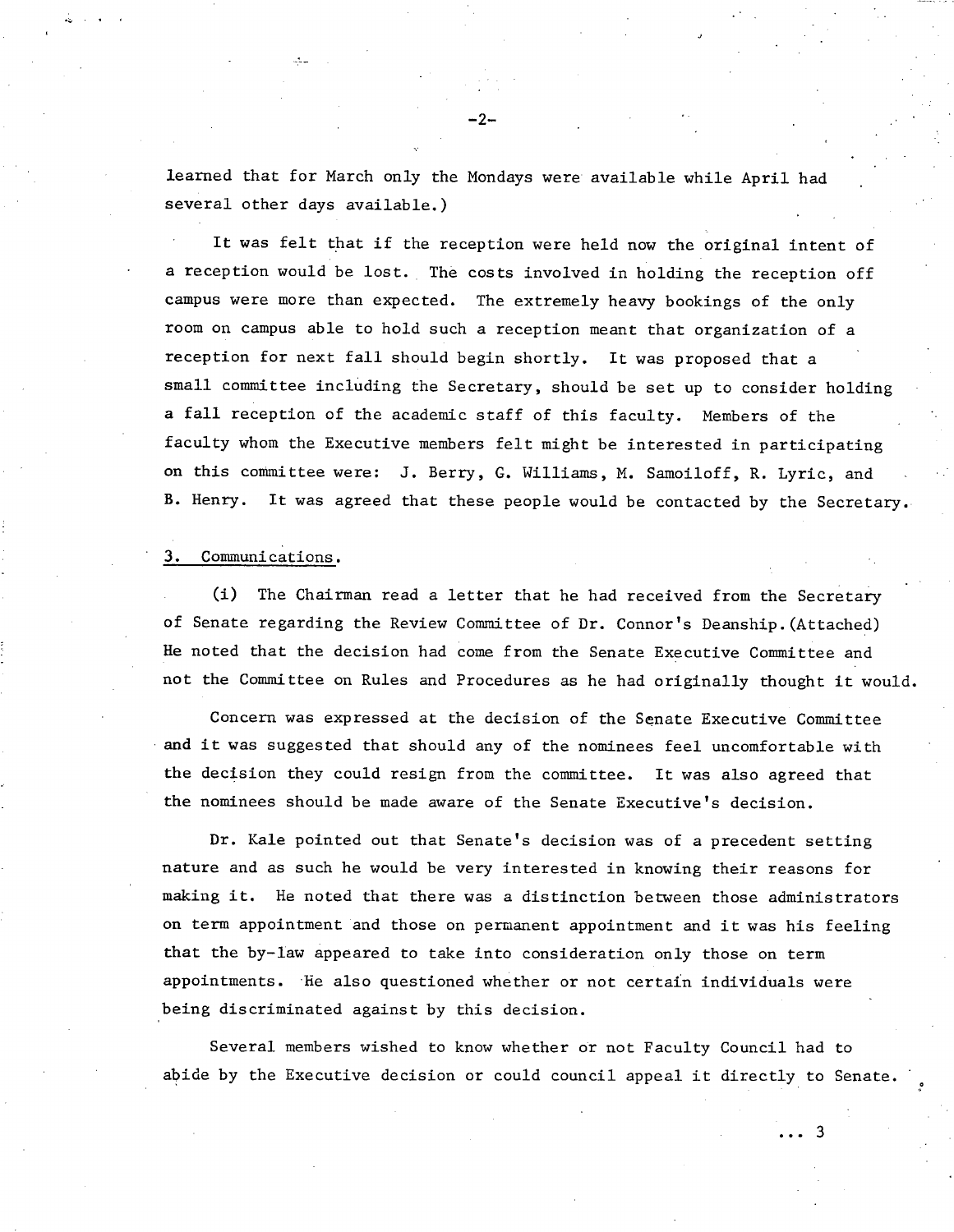The Chairman felt that the problem arose because of ambiguities in the guidelines and could be raised when the guidelines are reviewed. An appeal of the decision to Senate might be a very lengthy process and the cause of a delay that the Faculty could not afford at this time.

- 3-

In concluding the committee agreed that Faculty Council should accept the decision, that council nominees on the Review Committee be made aware of Senate's decision, and finally that the Chairman approach the President to express the committee's unhappiness with the decision.

(ii) A second item under communications, which came about too late for inclusion on the agenda, was that of a discussion which took place at the Science Students' Lost Weekend. The Science Students reported that they would not be operating a Professor-Course evaluation program this year. They also stated that they were in favour of a faculty-run evaluation rather than a university-wide program.

4. The Chairman explained that the items contained in #4 of the agenda were items that have been matters for business for the Executive for quite some time now but because of other items of more pressing urgency this material had been put aside without the Executive ever getting to discuss it. At this time the Chairman requested guidance from the committee members as to how best to dispense with the items.

Professor Losey stated that he had had several enquiries from members within his department as to the status of the matter of Departmental Councils. Some of the Executive members wished to know the connection between Departmental Councils, Faculty Council, and Senate, and why this Executive Committee had to become involved in this matter. The Chairman suggested that perhaps a special meeting would be appropriate and if such were called, he would undertake to get all the relevant information for that meeting. It was moved, Losey (Macpherson) that:

> "there be a special meeting of the Executive to discuss Departmental Councils".

arried.

... 4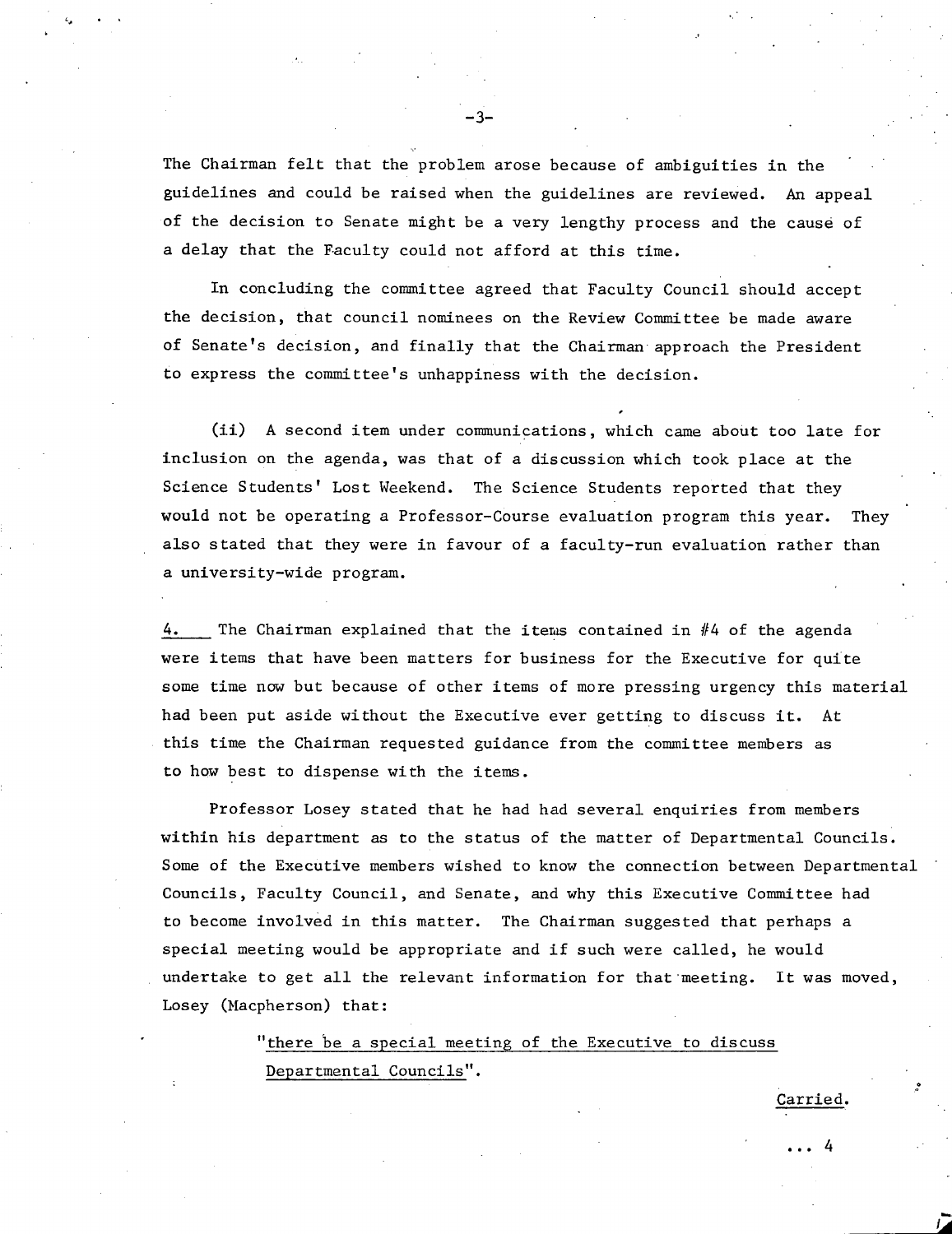The committee members agreed that a regular meeting of the Executive would follow immediately after the special one, time permitting, to discuss the other three items.

The meeting adjourned at 12:00 noon.

Jan. 31/74

GR